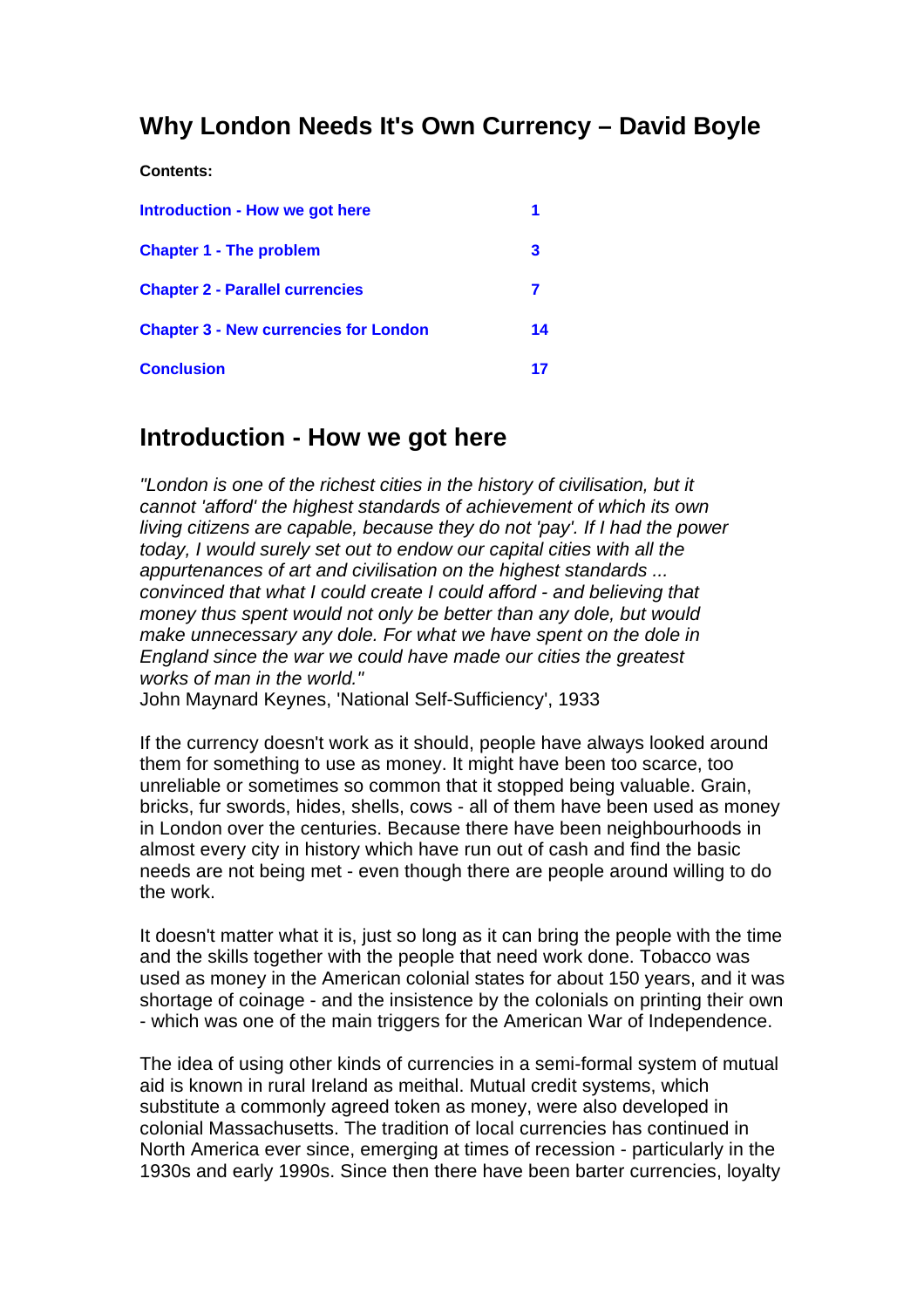tokens, local exchange systems, local notes and now a range of new internet currencies like i-Points and beenz.

Local currencies are now being used in most continents, but especially in the UK, as a method of involving people on the fringes of society in economic activity. The idea has attracted government at every level, from local to European, and has begun to involve business too. They can be used as a tool to regenerate local economies and as a protective shield for people against the worst excesses of the market.

Ever since the state took for itself a monopoly of the coinage, there have been radical dreams of inventing new kinds of money that would be able to provide for local needs. The pioneer social reformer Robert Owen printed Labour Notes in his 1832 National Equitable Labour Exchange, but they failed because they could not buy food.

The most recent phase of development emerged out of the work of two Canadians in British Columbia: David Weston's Green Dollar Exchange in the late 1970s and Michael Linton's Local Exchange and Trading System (Lets) in the Comox Valley in the early 1980s. Under both these systems, electronic money is created when members go into debt to each other. When they supply their goods or services to somebody else in the system, their account goes back to zero.

A decade on, the argument has progressed and so have the possibilities. Every community has assets in its people and their skills, even if the market economy doesn't recognise them. But these assets can be used as the basis for new kinds of currency which can get those sections of the economy that the big currencies ignore working again for people. Inventing new currencies is a way of refusing to accept the narrowing of life by measuring everything by what they are worth in pounds or euros. We have it within us to invent new kinds of money, which work to different rules and different ethics, but which keep the hidden parts of cities rolling along.

Why should one of the great international cities - one of the wealthiest in the world - need to experiment with its own currency? That is what this pamphlet is about. It suggests a range of reasons, from increased business competition to increased social inclusion, from sustainability to local democracy, but there is another reason too. London is an extraordinary city, arguably the very centre of global culture. It deserves as much innovation in its difficult economy and divided social conditions as it has for its financial services. This pamphlets suggests a way forward.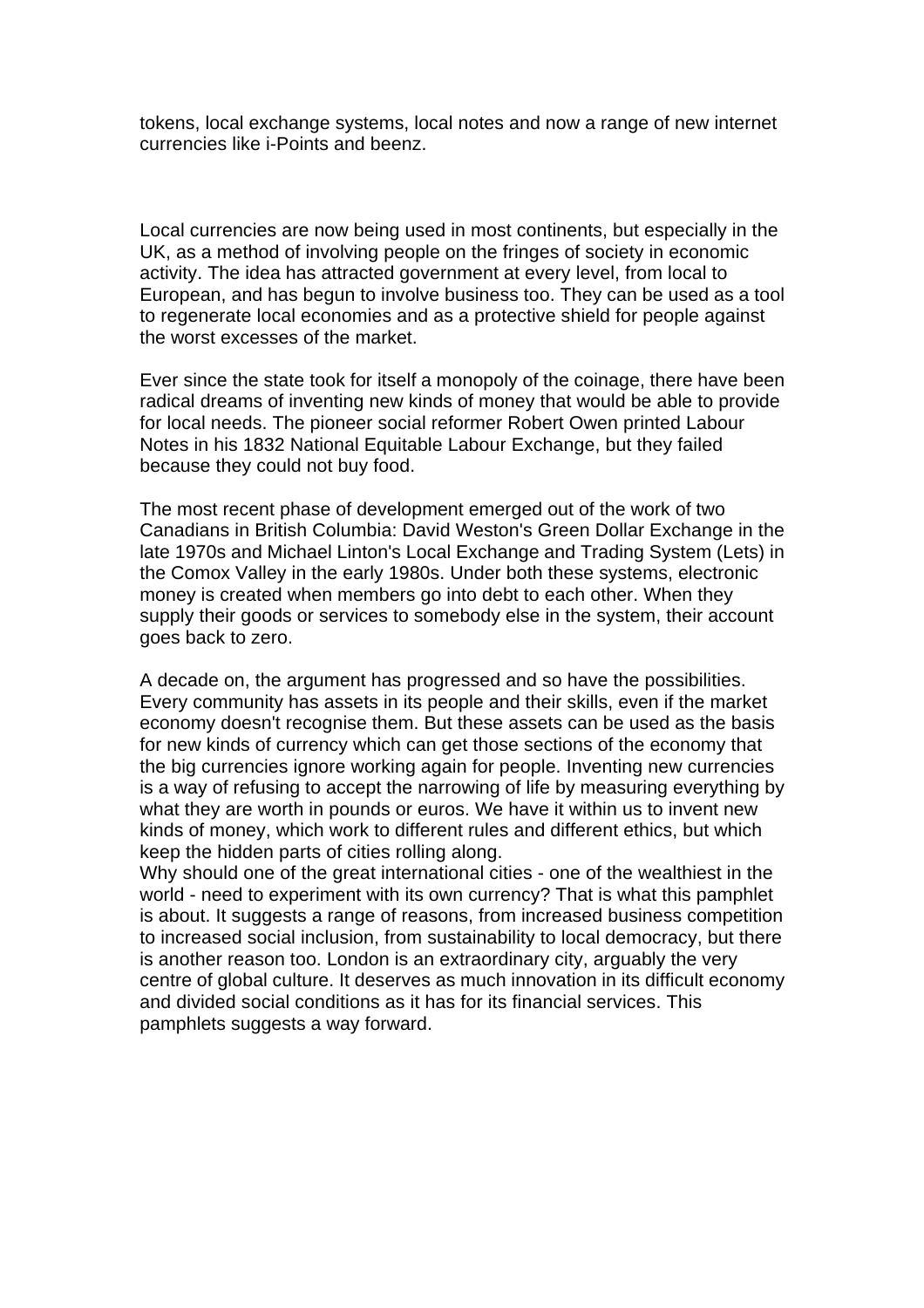# **Chapter 1 - The problem**

*"The minds of this generation are still so beclouded by bogus calculations that they distrust conclusions which should be obvious ... We have to remain poor because it does not pay to be rich. We have to live in hovels, not because we cannot build palaces but because we cannot 'afford' them ... The same rule of self-destructive financial calculation governs every walk of life."* John Maynard Keynes, 1933

London is two cities - at least two cities. For 700 years there were only two ways over the River Thames - the malodorous and congested London Bridge and the uncertain horseferry at Lambeth, one owned by the City of London Corporation and the other by the Archbishop of Canterbury. Their cartel enforced a divided city. And when there were suddenly more bridges than anyone could wish, it was the division between West and East which struck visitors. "With ease and celerity, could you send me to Darkest Africa or Innermost Tibet," the writer Jack London told Thomas Cook, with a rhetorical flourish in 1902. "But to the East End of London, barely a stone's throw distant from Ludgate Circus, you know not the way!"

Now, of course, it's all different. The traffic storms across the bridges and you can no longer tell south and north London apart by their accents and figures of speech. The gentrifiers have long since forced their way into the East End, and buying a flat in Stoke Newington or Globetown is almost as expensive as it is in any part of an expensive capital. But the divisions are still there. They are just not geographical any more.

It isn't a division between the haves and have-nots - though there are elements of that, as there always have been. It's a difference between London's different faces, as one of the great cities of the world. We who live in it take part in both halves to some extent, but it's an awkward business because it is London's economy that is now divided in two.

On the one hand, there is the economy that is measured by the conventional indices of economic achievement. This is the economy of the great financial centre, which presides over the great cascade of money through the City of London from all over the world. It is this economy that makes itself felt in Britain's GDP and which makes London a wealthy city by any economic measure. It is dominated by the financial services industry, but it trickles down to some extent to the other businesses and services that feed it - from accountants to sandwich shops, from bars to advertising agencies.

But there is another economy too, which feeds off the pickings from the rich table above it, but is not necessarily part of it. This is the economy of the rest of us - those businesses and aspects of life so distant from the financial services industry as to be almost untouched by it. This economy is in London because it happens to be in London, because nearly eight million people live in the city. It is wealthy in the world's terms, but it includes much that is anything but.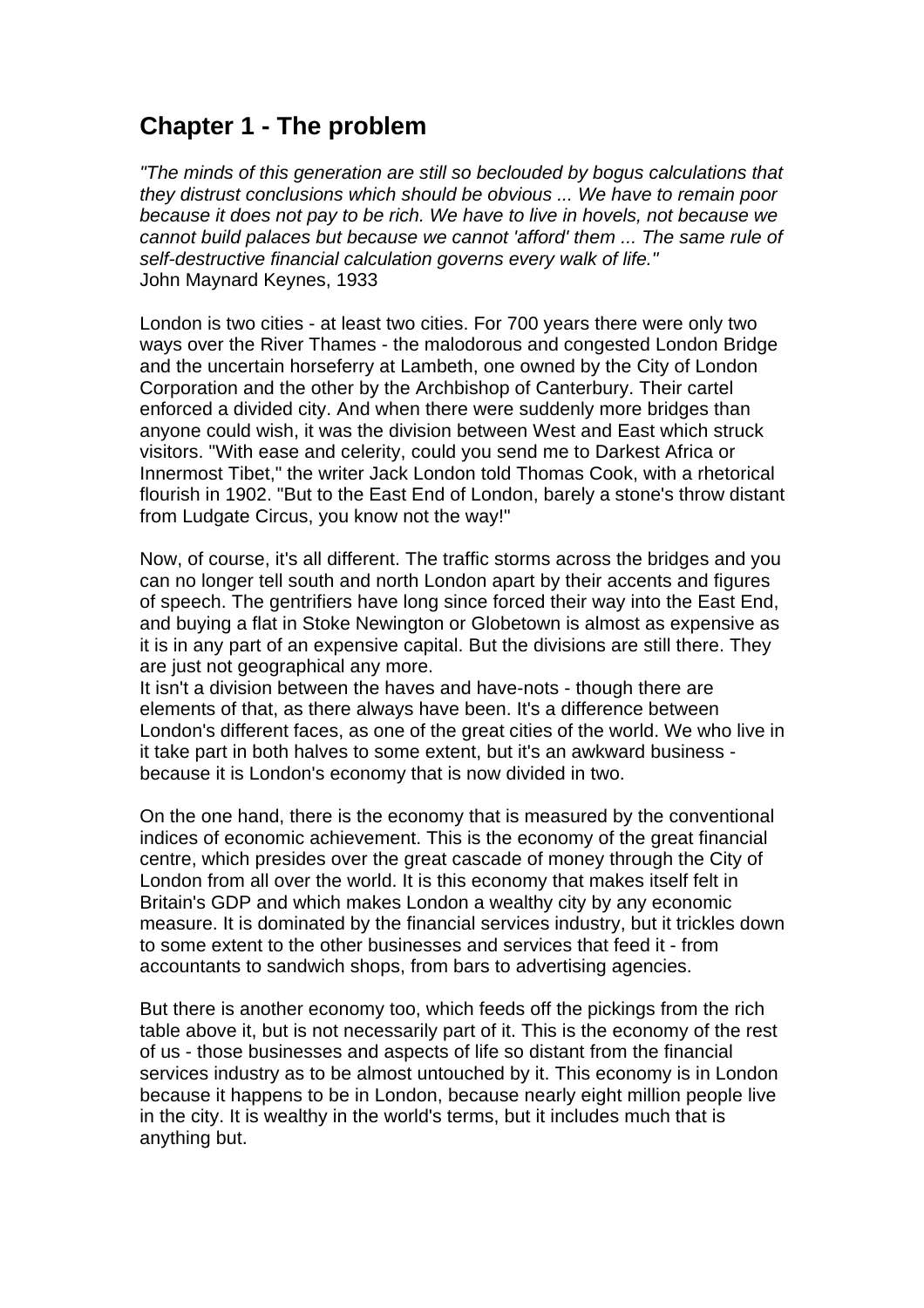Those two economies interact, of course, but they could be a hundred miles way from each other and affect each other just as much. Yet as the financial services industry brings wealth trickling down, it also brings enormous problems in its wake. It brings executives from all over the world, whose employers will pay their housing expenses no matter what - and this forces the price of London homes beyond anywhere else in the country. It prices many of the services in the capital city beyond the other economy altogether.

And so it is that London struggles to employ nurses or teachers or bus conductors because they can't afford to live there, so the basic services suffer. The international economy builds expensive theme bars with drinks at prices way beyond the simple pubs that used to be there, so the young traders and film executives can drink and eat, but other sections of the population are increasingly driven away.

#### **The cuckoo in the nest**

The big brand names drive out the local ones just as the big budgets drive out the little ones. Because both economies use the same counting system - the same internationally-recognised pounds - the fact that there are two economies, one of them struggling, is not immediately apparent.

Worse, London's rich economy threatens to drive out the poor economy completely. You can see the same thing happen in offshore financial centres where financial services have priced everything else into oblivion. In Jersey, for example, it is the cuckoo in the nest. The island's offshore status has made it rich in terms of money, and yet there is no longer a Jersey agriculture sector to speak of, and the tourist sector is well past its prime. Why? Because nobody but financial manipulators or banks can afford to live and work there.

"I became increasingly concerned at Jersey's reliance on its tax haven status," said Jersey's former economic advisor John Christensen, who grew up on the island, and describes how demand from financial services has made it impossible to diversify the Jersey economy - homes for first-time buyers now cost £170,000. "There is simply no available skilled labour, and the cost structures are prohibitive for most other industries," he says. "The banking cuckoo has taken over the nest."

It's the same with London. But because we only use pounds sterling to count all transactions, we don't see the process as it unfolds. In this sense, London is a microcosm of Britain as a whole. If the Bank of England puts up interest rates to batten down the financial service industry in the south east, then it ruins the manufacturing industry in the north. If it lowers them to suit the exporters, it threatens a housing boom in the south east. One currency system does not suit the two economies in the same way. How could it? They're different.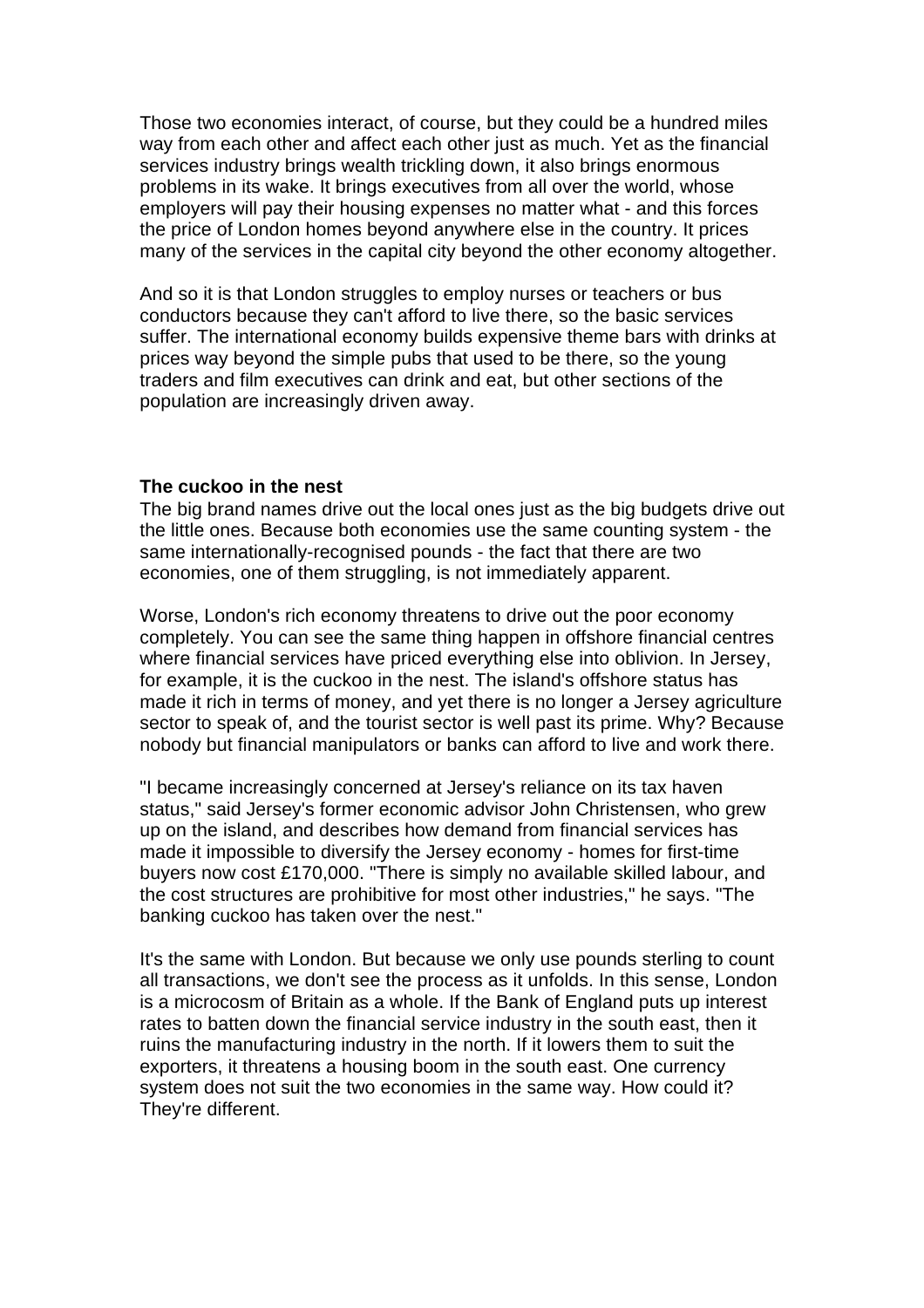"Any national policy that makes enough national spending available to enable Liverpool to generate healthy levels of economic activity there, is bound to create inflationary conditions in other parts of the country," wrote the radical economist and former Cabinet Office mandarin James Robertson. That situation is likely to be even more pronounced under the euro.

#### **Faulty feedback**

Money gives feedback about the health of an economy. But if you use the same currency, accounting system and interest rate for both economies, you can't see it. One reason why policy-makers are becoming interested in parallel currencies is that they might fill in some of the social gaps. That was the opinion of the radical Canadian urban planner Jane Jacobs. "Today we take it for granted that the elimination of multitudinous currencies in favour of fewer national and imperial currencies represents economic progress and promotes the stability of economic life," she wrote in 1986. "But this conventional belief is still worth questioning… National or imperial currencies give faulty or destructive feedback to city economies and this in turn leads to profound structural flaws in those economies, some of which cannot be overcome, however hard we try."

"Imagine a group of people who are all properly equipped with diaphragms and lungs, but share only one single brainstem breathing centre. In this goofy arrangement, through breathing they would receive consolidated feedback on the carbon dioxide level of the whole group, without discriminating among the individuals producing it... But suppose some of these people were sleeping, while others were playing tennis... Worse yet, suppose some were swimming and diving, and for some reason, such as the breaking of the surf, had no control over the timing of these submersions... In such an arrangement, feedback control would be working perfectly on its own terms, but the results would be devastating." Hong Kong and Singapore are cities with their own currencies, says Jacobs; Detroit is not.

London isn't either. The pound has an interest rate set to suit the City, but not the second economy. And when Britain joins the euro, both economies will have to survive with a one-size-fits-all interest rate set for everywhere from Aberdeen to Athens - and probably now also Ankara too.

The idea that parallel currencies might provide a safety net for smaller businesses and disadvantaged communities underneath the cold winds of big currency competition has been backed by one of the designers of the euro, former Belgian central banker Bernard Lietaer, now at the University of California at Berkeley. Parallel currencies already feature in EU policy, as part of their regional policy and in the URBAN initiative for cities. As Jane Jacobs implies, currencies also provide information.

#### **The problem of Dulwich**

Take Dulwich for example. As I write, Sainsbury's wants to build a new Homebase superstore on the site of the local football club, which will in turn be shifted onto a rare slice of green common land. Won't people quite like having a Homebase, you might ask - especially in a corner of London as wedded to DIY as we are? Hasn't greenery got to give way in the name of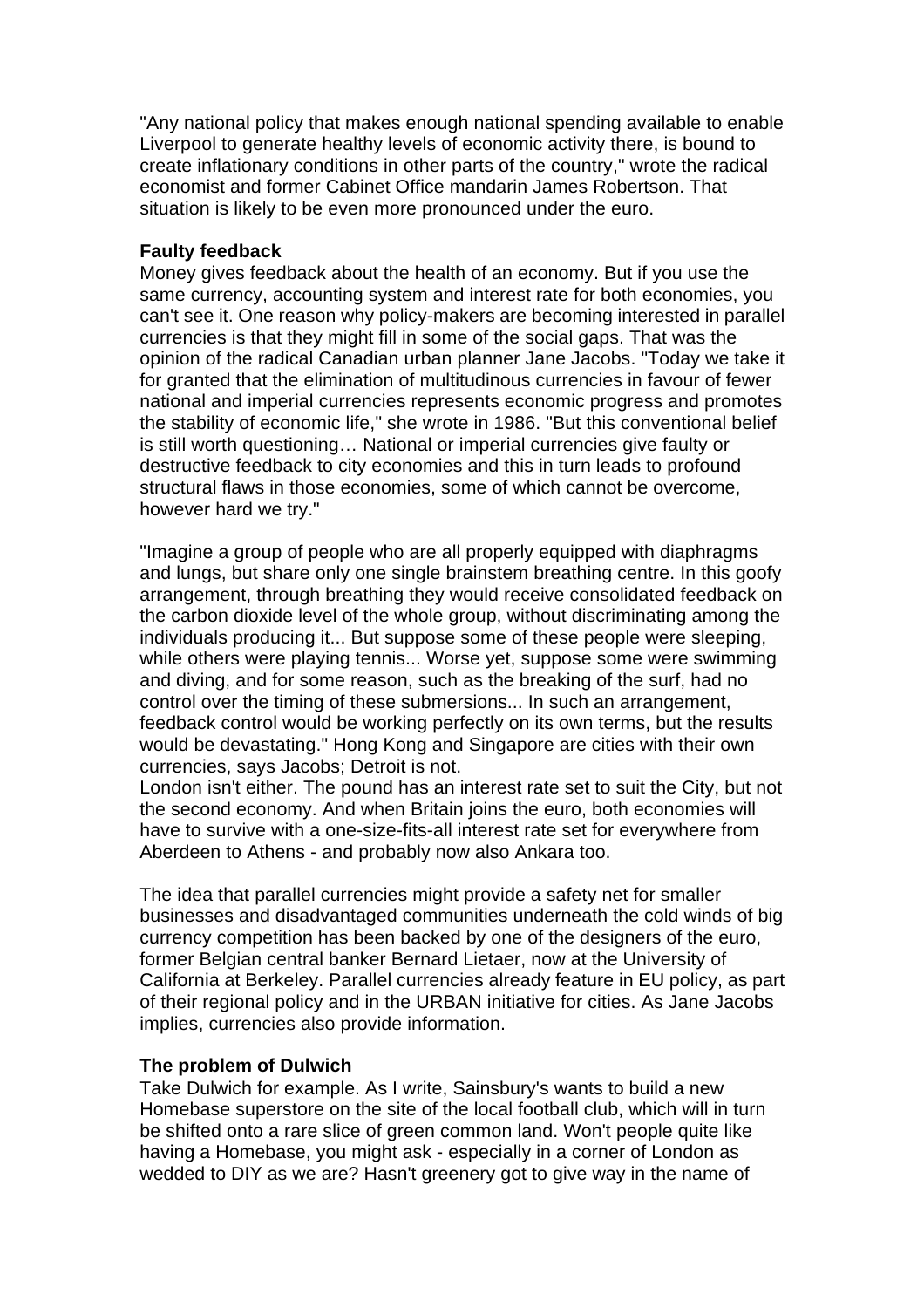progress? Well maybe. But this is where it gets hard to measure projects and neighbourhoods simply in terms of the kind of international money traded across the New York and Tokyo exchanges every day. Measure the Homebase plan like that, and it may look like progress. But then that takes no account of the more subtle 'wealth' which would be destroyed by it.

There is, for example, the green space and psychic health this kind of informal environment engenders. Then there's Lordship Lane, and its multiplicity of small hardware shops, most of which will probably put out of business by Homebase's indifferent and identikit fare. So here's the issue. Do we have the diversity of small DIY shops, which stock a bizarre range of gadgets, with friendly local staff who know everybody will give you the benefit of their years of DIY experience - or do we have to put up with the disinterested staff from Homebase? Do we have the shops which re-circulate the money you pay them over and over again in the local economy? Or do we have it going to a large conglomerate that collects it up every night and sends it down the wires to the City of London, or wherever Sainsbury's keeps its money overnight these days? And how do we invent new kinds of money that can tell the difference between the two - at least better than the inaccurate measuring system we now use, which recognises the Homebase profits as wealth, but not the broader 'wealth' represented by a community of small shops nearby?

The sad fate of Dulwich, and its green space and small DIY shops, is the fate of a weak economy bound intravenously to a strong one. Two economies, bound to each other by a single counting system, but one sucking the life out of the other.

#### **The third economy**

But then that's not all. Because London isn't divided into two - it's divided into three. There is another 'economy' that drives all the rest. The third economy isn't really an economy at all: it makes up the crucial human transactions that build families and neighbourhoods, look after old people, without which nothing we can do can be successful. Economists are starting to call this 'social capital' and market forces do not apply here - people don't after all bid for food at the dinner table. But without it, the police can't catch criminals, doctors can't heal, children can't be educated and the other economies can't work. The futurist Alvin Toffler asks executives what it would cost big business in hard cash if their new recruits had never been toilet-trained. This social economy doesn't appear in the GDP, politicians assume it is inexhaustible and so ignore it. It is the trust that underpins all the rest, but the international economy tends to drive it out by converting social transactions done by people for each other into cash transactions done by paid professionals.

The new mayor of London coming into office needs to be able to see particularly clearly. The economic feedback they will be receiving shows that by far the greatest source of wealth in the city is the financial service sector, based in the City of London. But hidden away in the money statistics, there are two other economies at least which must be nurtured if London is going to thrive. Without all three, it will become increasingly divided, increasingly hard to live and work, increasingly crime-ridden. It will become 'richer' in narrow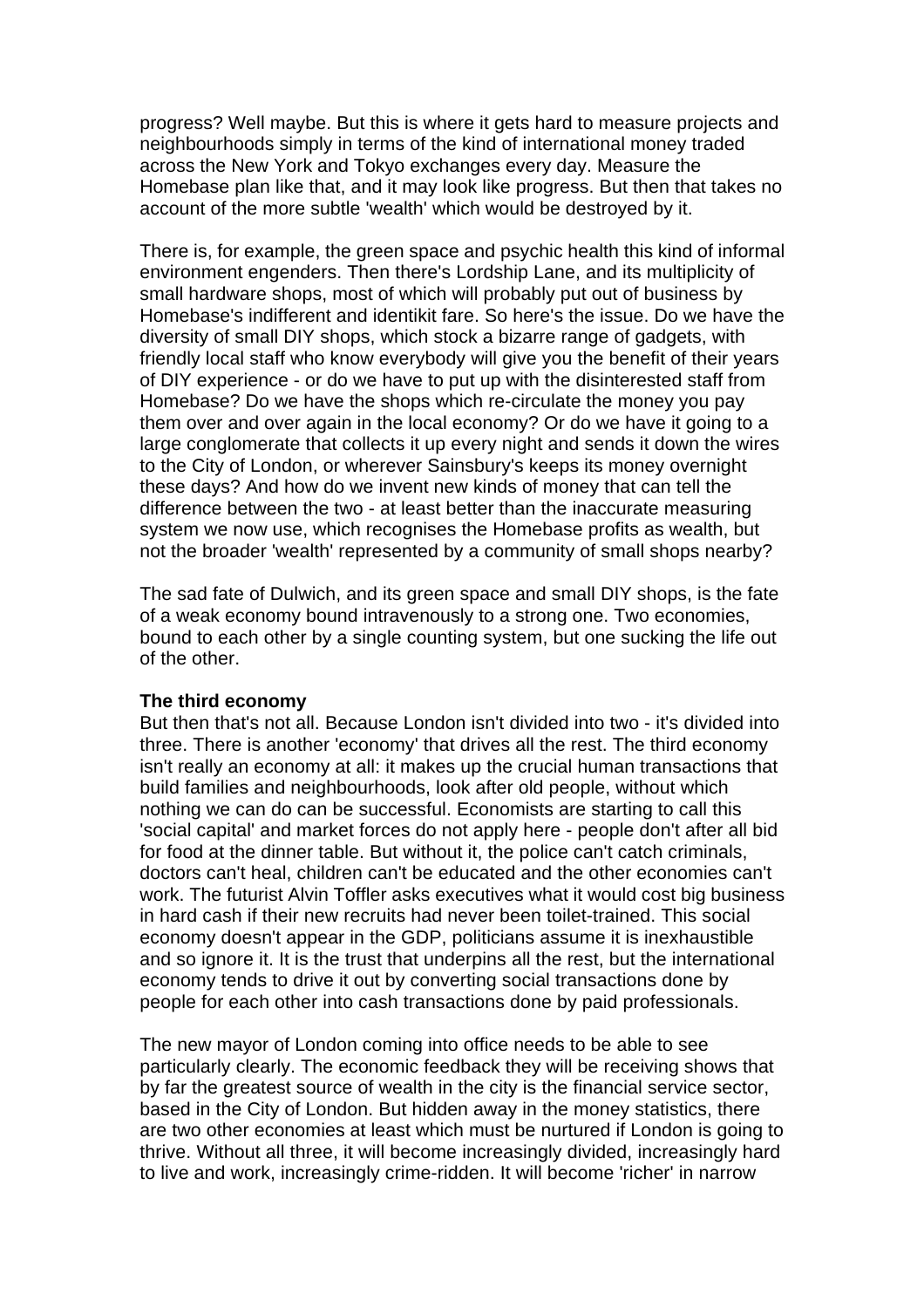terms, while the social bonds that hold it together loosen. What can be done to nurture the other economies? We need to start experimenting with new kinds of money.

### **Chapter 2 - Parallel currencies**

*"Market economics values what is scarce ? not the real work of society, which is caring, loving, being a citizen, a neighbour and a human being. That work*  will, I hope, never be so scarce that the market value goes high, so we have *to find a way of rewarding contributions to it."*  Dr Edgar Cahn, Time Dollars Institute, Washington DC

In a world where every nation has its own currency, backed by gold in the vaults of their central bank, the idea that any city or community could issue its own money sounds crazy. But we are no longer in that world. The pound came off the gold standard in 1931 and the dollar 40 years later. What backs their value now is immense debt, and our belief that our governments will pay it. But both the pound and the dollar and their fluctuating values derive from an interconnected international system of computers, which drives a total of \$1.5 trillion - most of it currency speculation - through the screens of the world every day. It is, in effect, one system - almost one currency. It is also a system with instability built into its heart, because it is change that makes the speculators of Wall Street and the City of London their profits.

Once every decade at least, the creaking financial system seems to keel over dangerously far, threatening to capsize completely with disastrous consequences for the world. Between those crises, in too many corners of the world - and too many corners of London - there are the classic symptoms of economies short of cash. There is work that urgently needs to be done, idle people willing to do it and with the skills to do it well, but no money to bring these elements together. It is not surprising, therefore, that many people from leading businesses to community groups - are experimenting with new kinds of money that can do that and other jobs too.

There are increasingly powerful loyalty currencies, like air miles or reward points issued by companies to good customers, redeemable by a range of other companies all over the world. There are barter currencies like trade dollars or universal currency, which allow companies to exchange excess or date-sensitive stock without using cash. There are cyber currencies like beenz or e-gold which allow people to save and buy over the internet. And increasingly there is the technology that is bringing these new kinds of corporate currency together.

Lufthansa's Senator loyalty card, for example, can hold loyalty points, digital versions of euros and other foreign currencies, and provide credit via the Visa network all at the same time. The Australian Bartercard can carry electronic trade dollars but also raise cash as a credit card. The new Boots Advantage card has space for 30 different kinds of loyalty money. In Finland you can download electronic money onto your portable phone or pay for parking meters by phoning them up. The new Windows 2000 will include the software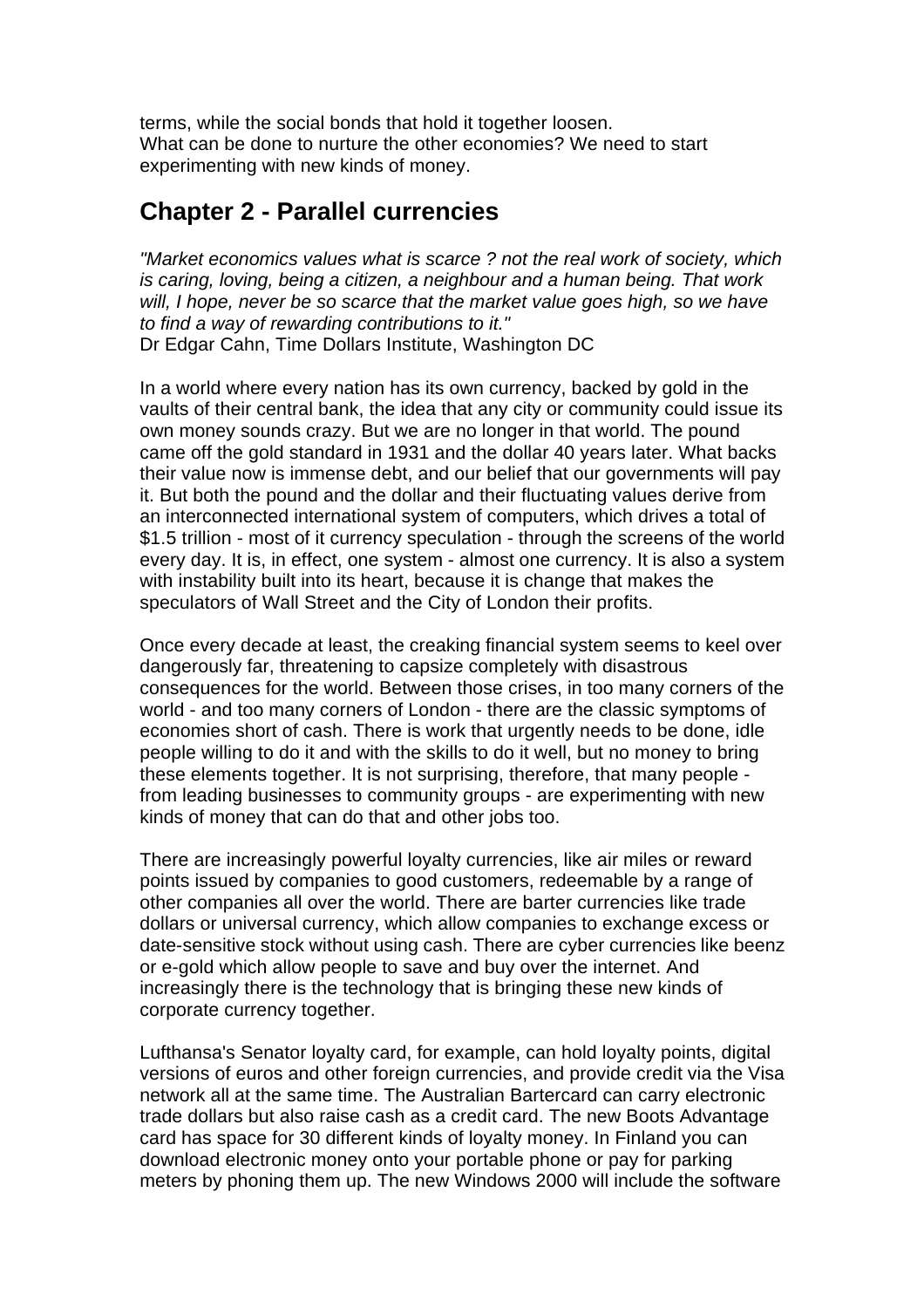for a smartcard carrying digital cash. A whole new world of electronic currencies are emerging - denominated not in pounds, dollars or euros, but in a range of new kinds of value. Some of them will be mainly stores of value, some of them will be mainly mediums of exchange. Money will never be the same.

And at the same time, there are a range of new currencies designed not to replace pounds or euros, but to underpin those other parallel economies which every city has. None of these currencies are likely to replace the conventional 'fiat' currencies - it isn't that kind of revolution. They are accepted because they can do things and circulate in places that pounds can't.

#### **The local economy**

It isn't just London with a struggling local economy that threatens to be swamped by the international economy - though London's problem is more extreme than most cities. The issue is the same all over the world: how do you keep money circulating in the local economy, rather than just among the rich people or siphoning off away to the international markets? How do you keep it in circulating around the smaller businesses and entrepreneurs without it flooding into the stock markets or into house price inflation? How do we make sure money is used over and over again - what Keynes called the 'multiplier effect' - rather than earned, popped straight into an offshore hedge fund, and lost to the community?

Money is like blood and must be kept pumping round: so how do we stop the kind of economic thrombosis that sets in with cities like London?

The answer may be to set up a local currency which local business can use in parallel to pounds, but which the multinational retailers and banks will not be able to accept. That's the idea behind the success Swiss currency known as Wir.

Wir - short for Wirtschaftsring ('economic circle') - is Europe's oldest bartering operation, aiming specifically at smaller companies, and it is now so widespread in Switzerland that it amounts to a virtual currency in parallel to the Swiss franc. Wir started in 1934, the brainchild of two followers of the economist Silvio Gesell, who urged the creation of negative interest currencies. By 1993, it had a turnover of £12 billion and 65,000 corporate members. Wir is a barter system, but using a currency all of its own, so that people exchange goods and services inside the circle, without using Swiss francs. They create the money by going into debt to each other, and then must pay it off by providing services for others.

Wir provides working capital to smaller businesses at very low interest, with which they can buy goods and services from other members. The main areas of specialisation are the building trade, restaurants and food. Lets currencies work on a smaller scale along similar lines. Lets stands for Local Economic Trading Scheme - or various other translations, depending on who you speak to. Like Wir, the local currencies are created by one member going into debt to another - but denominating the debt, not in pounds, but in an agreed local currency, often with a bizarre local name. It means people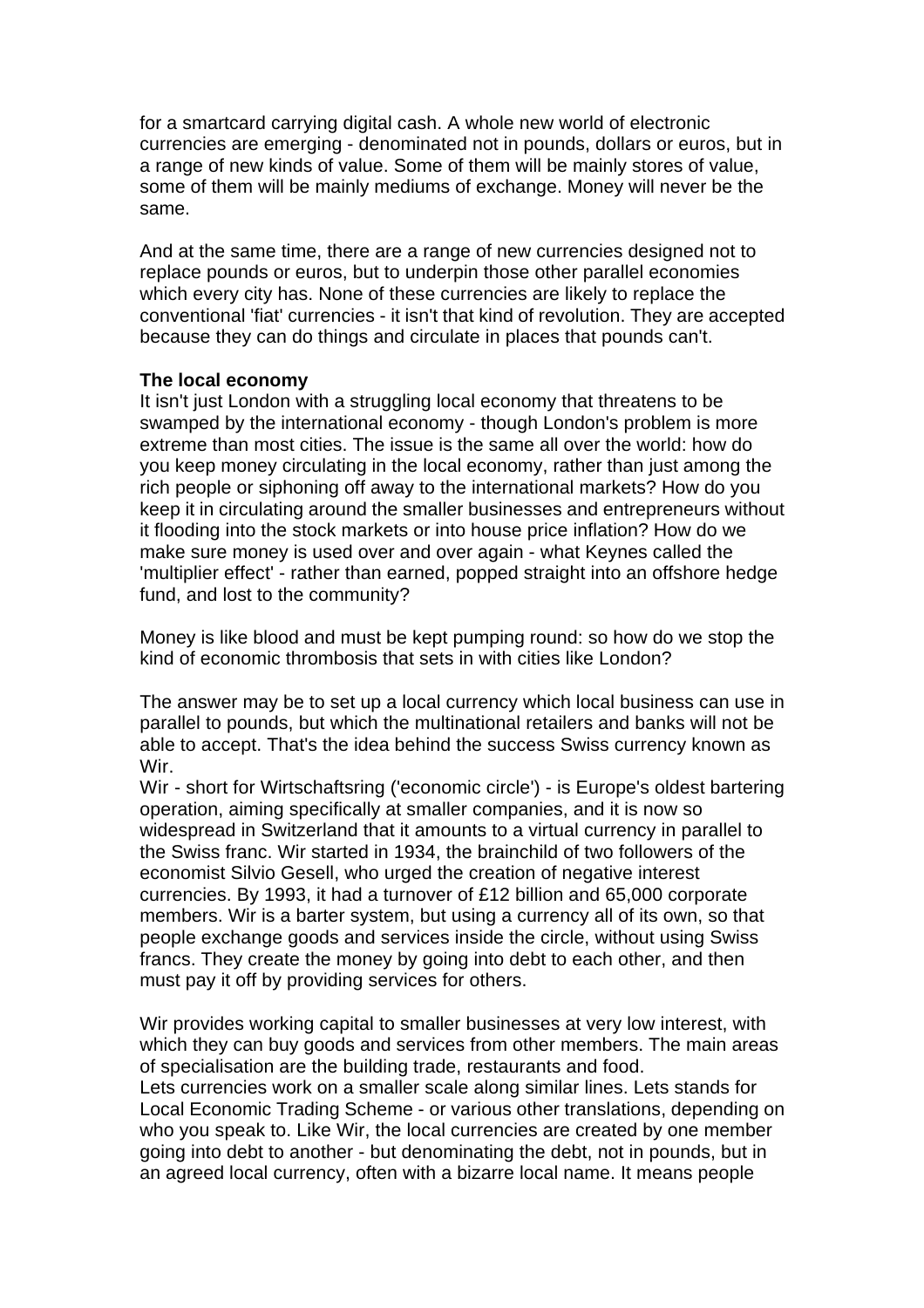can trade or work without scarce cash. By the early 1990s, the idea was catching on around the English-speaking world. There were 200 Lets banks in Australia, starting with the alternative community of Maleny in Queensland, and moving on to what became the largest system of its kind in the world - Blue Mountain Lets, with 2,000 members. There are now almost 400 Lets 'banks' in Britain and an estimated 35,000 people take part. Many of the Lets banks in the UK specialise in different sectors. In Kings Lynn, it is crafts; in Brighton it is repairs, cars and building work. In West Wiltshire it is health.

The names of the local currencies reflect local interests and add an extra spice to the idea. In Donegal, in the Republic of Ireland, people trade in sods. In Milton Keynes it is concrete cows. In Salisbury children have their own currency, kebbles (Kids Exchange and Trading Scheme - adults use ebbles). Like the big retailers and their loyalty money, the membership of Lets currencies is used as the basis for building a loyal social following as well, with regular parties and trading sessions. As a secondary effect, Lets banks can encourage local trust and friendship - especially for the unemployed. Two thirds of unemployed Lets members reported an increase in their social networks. Like other parallel currencies, they seem to provide spending power to people on the margins of the economy. It can also add to people's skills and self-esteem.

The idea has now taken root around the world. In France, there are now over 200 Grain de Sel 'banks' and local bartering is increasingly popular in France, with a recent national TV series called Troc Moi Tout (Barter Everything). Another 350 systems, known as Reseaux d'Echange du Savoir, help people trade knowledge and information. Three French cable channels provide support for people who want to exchange things. In fact one recent survey showed that quarter of the French population were involved in exchanging goods without using francs, and two per cent are thought to trade mainly in that way. There is Banco de Tempo in Italy, and Tauschring in Germany. There is Womanshare in New York and a range of similar projects from Sweden to Senegal.

The European Commission has funded four experimental schemes along the lines of Wir for smaller business, including the Scottish Organisational Currency System (Socs). This covers much of Scotland from Aberdeenshire south, including a broad sweep of central rural Scotland - an area of 18,000 miles. They now have 80 members, including Gordonstoun School, the YMCA, Highland Wholefoods, the Centre for Human Ecology in Edinburgh, plus bakers, bed and breakfasts, computer companies and a recording studio in Forres. The currency is equal in value to the pound, and the system is free to join - though there is an administration charge of 20 socs, which means in effect that credit is provided to account-holders initially at the equivalent of four per cent APR. Like the other barter currencies, joining the system means you can trade with other members using their own Scottish currency rather than pounds. Members will soon be able to exchange socs electronically using a Bank of Scotland card, and use it as collateral for a loan.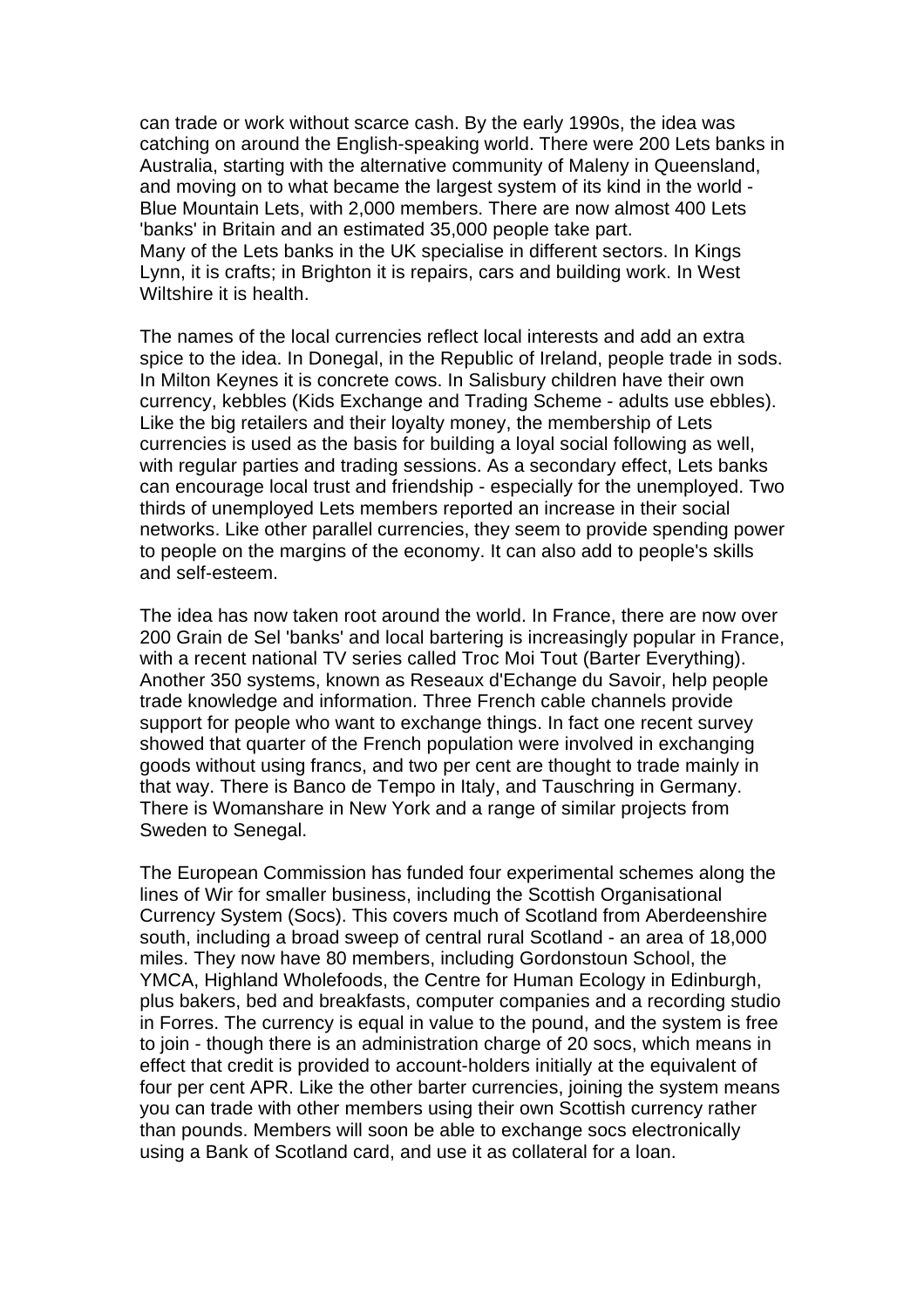If Wir is the successful European model, then there is also a successful American model - the idea of a printed currency that circulates around a local town. Ithaca hours are the paper-based currency launched in the university town of Ithaca in upstate New York in 1991. The currency was the idea of local economist Paul Glover, as a way of preventing the seepage of jobs and incomes out of the local community. As a result, Ithaca is now home to what is probably the biggest local currency in the world.

Glover wanted to find a way of keeping money circulating locally. Like so many other small cities, Ithaca's local business was threatened by large chains that took money away from them and sent profits out of the area. The result was that local incomes were falling, economic self-determination - such as there was - was crumbling, and the city was increasingly dependent on expensive, packaged imports to the area, usually brought in from great distances by large corporations. Glover believed that a local currency could stem the flood, because it could only be spent within a 20-mile radius of Ithaca.

Hours were the solution. They are printed notes circulating locally, beautifully designed and on unusual local paper. Their issue is managed by an informasl group of local people who meet once a month at 'Barter Potluck' and each note incorporates the slogan 'In Ithaca We Trust' in parody of the dollar. One hour is accepted as being worth \$10. There are now 1 hour, 2 hour, half hour, quarter hour and eighth hour notes, which are issued into the economy every month in payment to people who advertise in the Ithaca Money tabloid newspaper, in grants to local charities and non-profit groups and in interestfree loans to local people and business. About 6,700 hours (\$67,000) are in circulation around Ithaca, and organisers believed they are used to create about \$700,000 in trade among local business every year. You can earn them by providing a very wide range of different goods and services, from babysitting to car maintenance. About 370 businesses accept them, ranging from restaurants to builders and lawyers: a handful of businesses, including one of the local banks, pay staff a percentage of their wages in hours. Hours are supported publicly by the mayor and chamber of commerce.

#### **Social economy**

But the third London economy needs support too. There may be qualms about inventing a currency that can back the caring, educating, supporting networks on which the other economies depend on - what Hazel Henderson calls the 'Love Economy'. But it needs support because the sheer power of the international economy is tending to drive it out. Where the social economy thrives, where people watch out for their neighbours and keep and eye on each other, then no amount of alternative economic manipulation will improve it. But what if it isn't there any more - and in many parts of London, it isn't? Dramatic evidence of the importance of the social economy came in a major study of the causes of crime and delinquency in a series of similar run-down neighbourhoods in Chicago. The Harvard School of Public Health interviewed nearly 9,000 residents and found that the rates of violent crime were very different, and seemed not to be linked to poverty, unemployment or police tactics. What made the difference was the willingness of the people who lived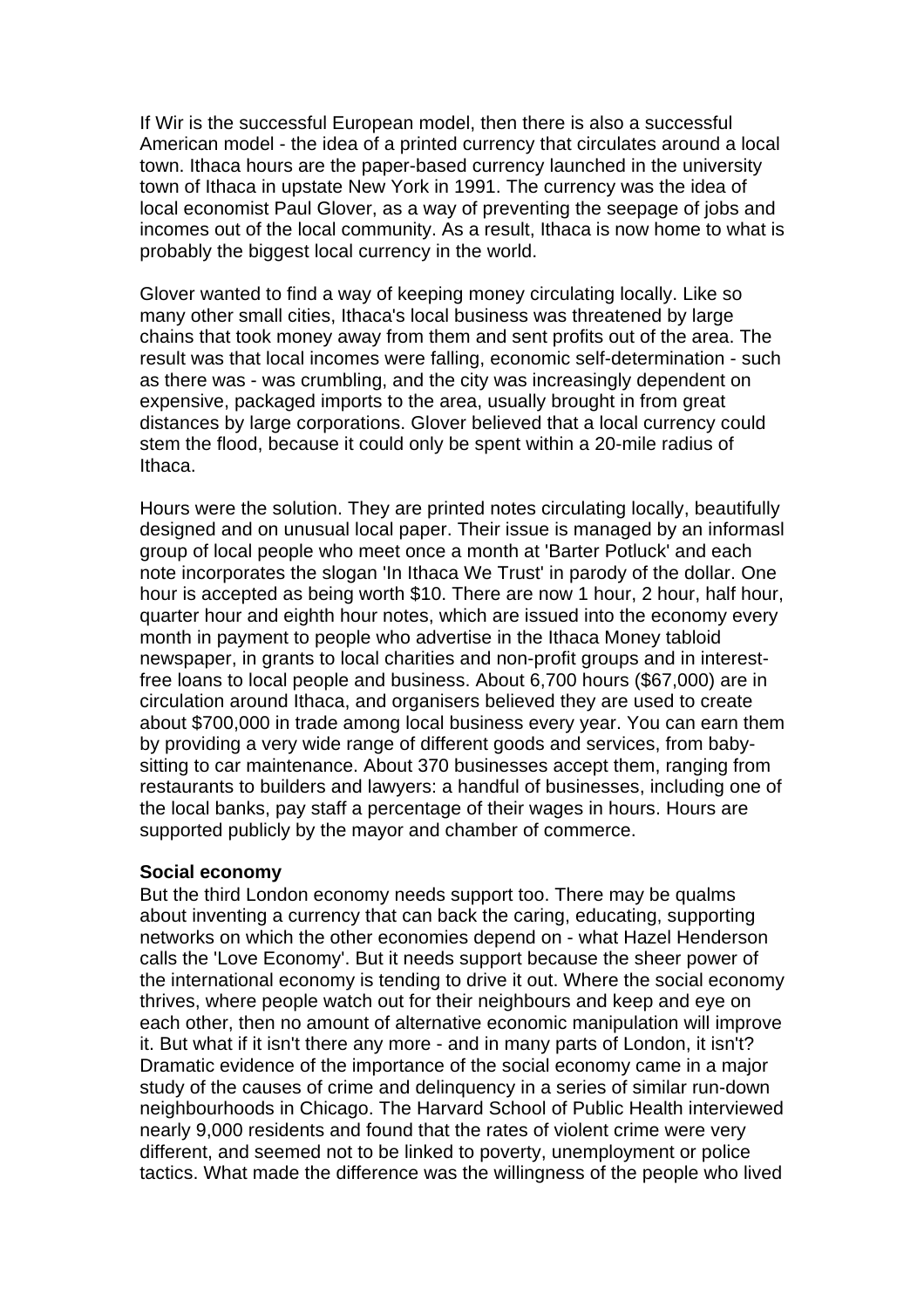there to intervene when they see children playing truant, spraying walls or hanging around in street-corner gangs. Researchers put the key difference down to a "shared vision, if you will, a fusion of shared willingness of residents to intervene and social trust, a sense of engagement and ownership of public space." But what happens if you that social trust has disappeared?

One successful idea from the USA has been to set up 'time banks'. These use time as a tax-free 'currency' that measures the effort people put into their neighbourhoods, links people together and builds trust. The idea began when the US civil rights lawyer Edgar Cahn spent a sabbatical at the London School of Economics in 1986, publishing his idea in a pamphlet called Service Credits: A New Currency for the Welfare State. There are now getting on for 200 'time dollar' projects running in the USA, with another 300 in Japan. Cahn describes the idea as working like a blood bank or babysitting club:

"Help a neighbour and then, when you need it, a neighbour - most likely a different one - will help you. The system is based on equality: one hour of help means one time dollar, whether the task is grocery shopping or making out a tax return… Credits are kept in individual accounts in a 'bank' on a personal computer. Credits and debits are tallied regularly. Some banks provide monthly balance statements, recording the flow of good deeds."

Research shows that about a third of the people taking part in time dollars have never volunteered for anything before. They also tend to stay volunteering longer than in average volunteer schemes, many of which have serious 'burn-out' problems. Because everyone's time is worth the same, nearly everybody has something to offer - from brain surgeons to housebound older people making supportive phone calls to neighbours. These are not semi-professional volunteers: people who were once labelled 'recipients' or' clients' become participants. They are no longer receiving charity; they are taking part.

The system has successfully recruited some of the people conventional welfare or justice systems regard as the 'problem' as the agents of change from teenage criminals, pupils in problem schools to old people with arthritis or diabetes. All earn these time 'credits' that can be spent on help and support when they need it, or increasingly on other perks like cinema tickets or refurbished computers or public transport tickets. The computers are a really important twist. Five million of these are thrown out by British business every year. They have no market value and are usually put into landfill. Yet if they can be collected, refurbished and upgraded, they can be used to fuel the new time 'economy' - recognising the effort young people put in.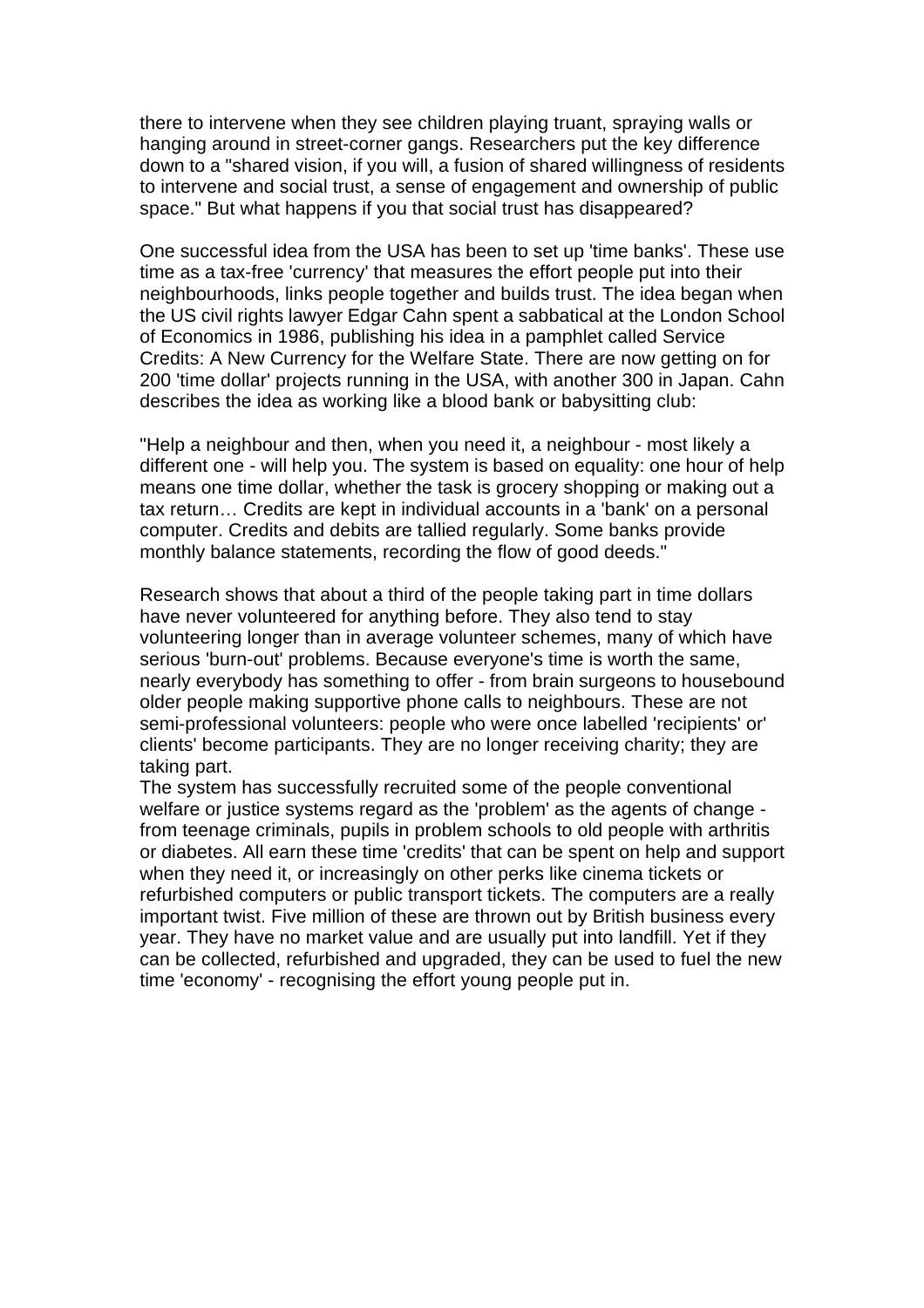Time credits are now paid to:

• People teaching and taking part in self-help training and health courses in St Louis.

• Younger people taking part in security patrols in Ohio and food banks in Washington.

• Older people organising telephone bingo and bereavement counselling in Brooklyn. In 12 years, the Member to Member bank there has recorded 100,000 hours of volunteer work.

• Teenagers sitting on juries in Youth Courts, under licence from the District of Columbia.

• Pupils tutoring slightly younger pupils in 25 problem schools in Chicago. The grades of tutors and pupils went up and bullying all but stopped.

• Older people phoning and supporting people with arthritis, diabetes or asthma in Richmond, Virginia. The scheme cut the cost of treating asthma in local hospitals by 70 per cent in one year.

"If you rely solely on physicians for these conditions, then it isn't going to work," says Mashi Blech of Member to Member. "We want to involve people as co-producers of their own health care. A lot of people refuse formal services of this kind, but many of these people don't have the same reluctance to let a volunteer in. It helps that they are not paid and that they are a peer."

#### **Hidden assets**

Brooklyn's Member to Member is particularly impressive. The idea was originally used by participants as a way of extending the long-term care insurance they were getting through the local insurance company Elderplan. Members earned time dollars by helping other members - anything from friendly phone calls to DIY - and received visits, lifts and basic home repairs in return when they needed them. It's simply a matter of picking up the phone to the time bank, who matches you with a volunteer and does the accounting. The company discovered that participants stayed healthy longer than average, which meant they were able to offer 25 per cent discounts on premiums in return for time dollars.

Elderplan doesn't charge premiums any more - they get their funding direct from the state - so to replace this perk for time bank members, Member to Member launched CreditShop in 1998. This means participants can use their time earnings to buy goods and services outside the system. These include healthcare products like blood pressure monitors, cinema and theatre tickets, transport vouchers, supermarket and luncheon vouchers - all of which are provided to the scheme at a discount by local business. Organisers also negotiated fixed price lunches in restaurants in Brooklyn.

Once you realise that there are at least three interlocking economies in London, you realise there are hidden assets that the market economy doesn't recognise. They might be the wasted time, skills and care of local old and young people - people who will probably never be employed in the market, but whose skills are essential for solving many intractable social problems.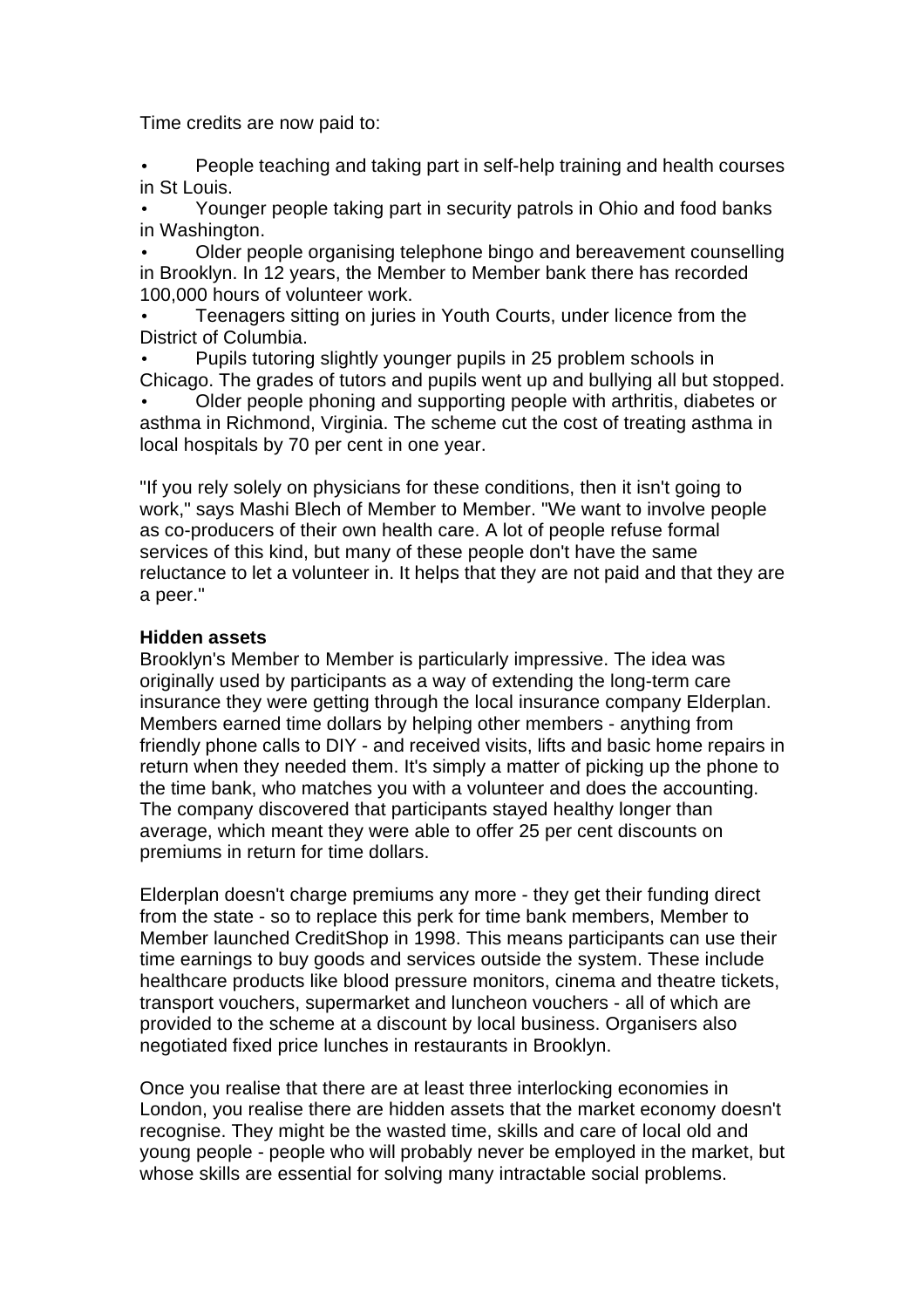But there are other hidden assets too. They include the wasted goods and services in the local economy. They might be unfilled cinema seats or restaurant tables. They might be surplus food from small supermarkets or clothing in last year's colours. Make these available for time money, and you can help underpin the social economy too.

Take the Commonweal project in Minneapolis for example. It was developed by the community economist Joel Hodroff as a direct response to the phenomenon that economic success seems to rub shoulders with poverty and social exclusion. After some five years in the development phase, Commonweal launched its first pilot in the Lyndale neighbourhood of the city in April 1997. Its success lies in its ability to link volunteer currencies like time dollars with the idea of loyalty money like air miles. Commonweal's electronic HeroCard deals with two currencies simultaneously - US dollars and community service dollars (C\$D). The C\$Ds are earned by participants as volunteers in the local community, usually together with a range of voluntary sector organisations. They are then spent in participating businesses, out of surplus capacity - usually for only part of the cost. Some restaurants, for example, accept 40 per cent of the bill in C\$D before 7pm. The most famous participant is the Mall of America, the biggest shopping mall in the USA, at the centre of which the Camp Snoopy theme park accepts C\$Ds on its slack Wednesdays.

The C\$Ds earn no interest, and - like frequent flyer points - they are deleted when they are spent. Businesses get a cash benefit from accepting them, because they can cover their actual costs in dollars, and attract customers they did not already have. The proportion of dollars and C\$Ds can be deducted with one swipe of the card. They also benefit by the improvement in the neighbourhood from the work of the volunteers. For the unemployed, the system lets them turn time into spending power: and paying by card takes away the indignity of using food stamps.

Minneapolis is not unique in this respect. Every city in the world has the same basic conditions for new kinds of money. They have surplus capacity, wasted people, enormous social need. They have struggling small businesses - often in poor neighbourhoods - and they have booming outposts of the international economy that drive up the prices for everyone else. London is the same. By borrowing from Minneapolis, Brooklyn, Switzerland and Scotland, we can invent new currencies which can transform life in the capital.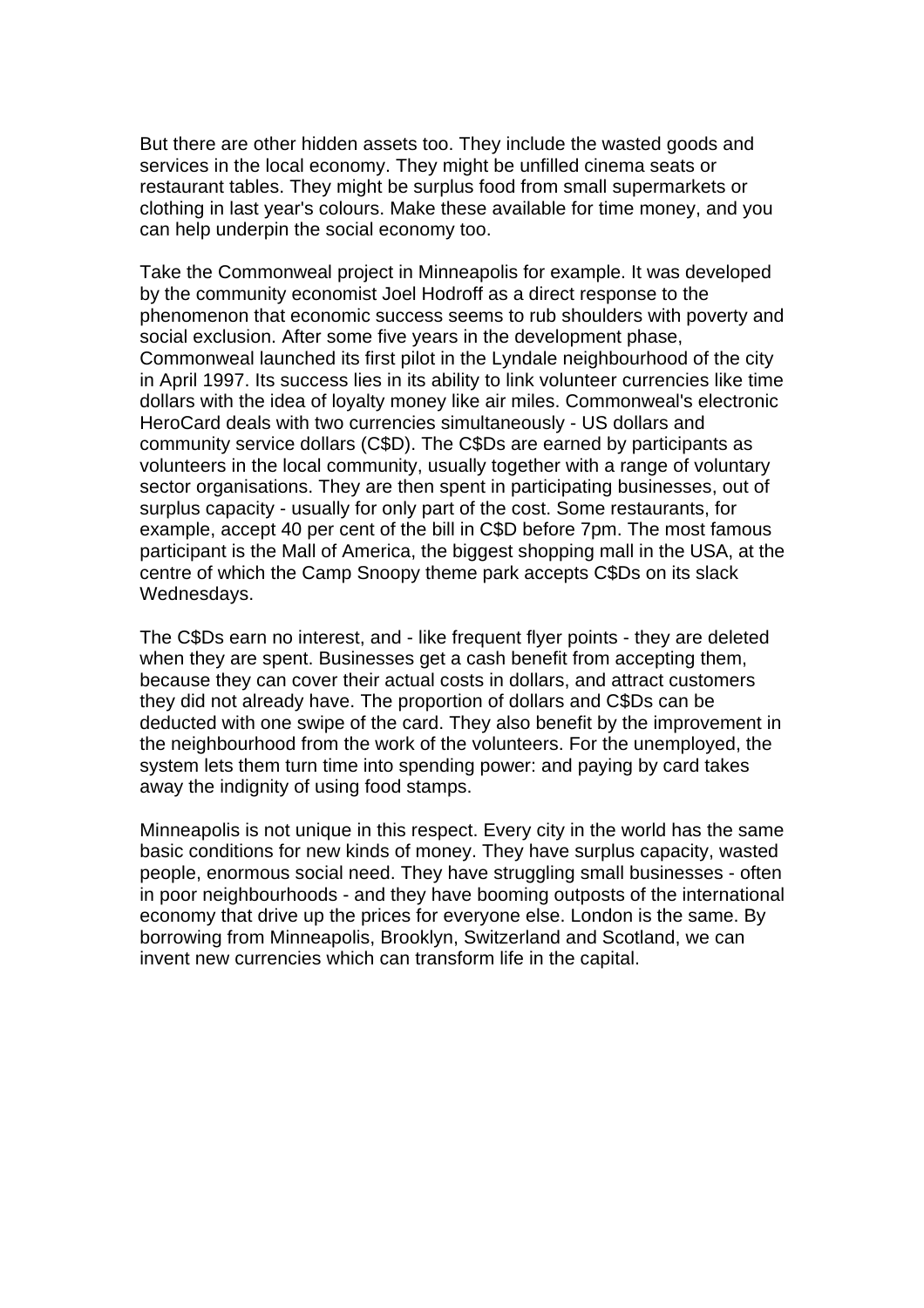### **Chapter 3 - New currencies for London**

*"Sweet Thames, run softly, till I end my song."* Edmund Spenser

Imagine for a moment that your tickets for the London Underground were electronic digits on a smartcard. You may not have to imagine it for long: the underground has already embarked on a £1.8 billion project for just such a card. But imagine a little further - that you could buy these units in small shops all over the capital and could exchange them easily, along the lines of a Mondex or Visacash card - from card to card. Imagine, like Mondex, that you could download them onto a card in a mobile phone. Mondex and Visacash are experimental electronic versions of pounds which can be held on cards, downloaded over the phone or via computer direct from your bank. The technology has advanced so much that you can now pay parking meters or drinks dispensers in Finland simply by phoning them up. In five years time, the chances are that this technology will have reached even London underground enough for us to download tube payments direct from the station over the phone and onto a smartcard.

Now imagine that these units also circulated around London's local economy, swapped from card to card by card readers in shops and pubs or kept in a handbag or pocket. Imagine that, as well as paying the price of an underground journey, you could also use them to buy what you need in the local economy. Let's call this new electronic currency 'tubes'. London underground may then find they have created a de facto regional currency, which can be redeemed in journeys - and is therefore not subject to the same inflation as pounds or euros - but which we can also use to buy a range of other things in the informal and maybe formal economy too. Tubes could be bought in the normal way, of course. But they could also be issued into the economy in no-interest loans to small business - in return for a fee - and then earned by people providing a range of services in the local economy, ranging from building work to informal baby-sitting. The underground would get the fees and some benefit from 'float' - because it may be months before the tubes are redeemed by journeys.

As in Ithaca, people will probably react to a parallel currency by finding it easier to spend. They may be prepared to splash out on luxuries in tubes in a way that they are not with the harder, tougher pounds.

Why shouldn't bars have a particularly happy hour when they accept part payment in tubes? Why shouldn't we launch a range of new babysitting circles and 'favours' groups that exchange tubes? The currency would be trustworthy and able to underpin a range of semi-economic activities that are simply not viable in an international currency like euros or pounds. The underground would be a bank for the local London economy, underpinning a network of smaller business as Wir does in Switzerland, and the identikit brand names like Homebase probably wouldn't accept them. The big utilities would find this kind of currency - one that can only be redeemed in London - hard to deal with. The chances are it would probably stay within the capital.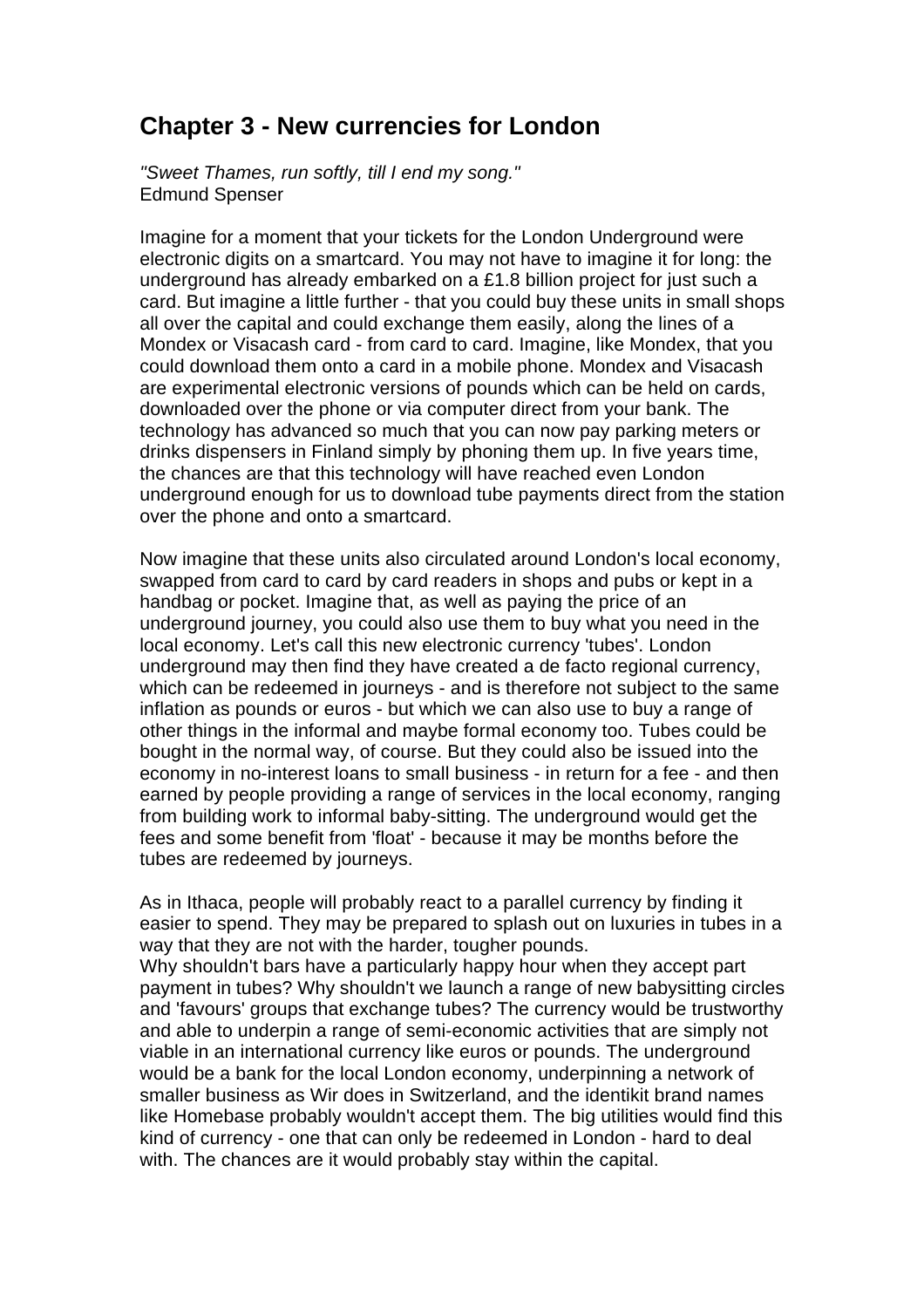There may be a range of reasons why tubes are not, after all, the answer. Maybe a sclerotic institution like the London underground isn't the right body to preside over this innovation. Maybe a currency that devalued every January when the underground prices go up might not be the most appropriate - though there are advantages in a currency that 'rusts': people don't hoard it. It would depend how the new smartcard system worked whether this would be a currency that rusts or one that inflates when the fares go up in price - and the consequences for the way the currency worked would, of course, be very different.

Maybe instead the new Mayor of London organises a bond issue to pay for the upgrading of the underground - as many of the candidates have suggested. Maybe instead of large denomination bonds, sold to pay the enormous costs and paid off by charging cars driving into the centre, they could be converted also in very small denominations which circulate around the local economy - backed by the promise of London government to repay them at a set date. The point isn't that these specific brainstorms should be adopted, but that experiment is possible in a range of fields. The point is also that the tools and infrastructure, and certainly the technology, are available to us to invent new currencies that can circulate around London's local economy. They are unlikely to be accepted by the big retailers who bundle up their takings every night and send them electronically to City accounts. They are more likely to provide a kind of local multiplier effect for London's less advantaged neighbourhoods. And if they are widely accepted, they open up the possibility of zero-interest or very low interest loans that would make small businesses viable, when a loan at six per cent wouldn't.

#### **A local currency for London**

Probably the best contender would be a new currency based on the Socs system, allowing small business to exchange their goods and services without using scarce pounds or euros, but using a new mutual credit currency. Small businesses would accept the currency from each other and from customers, knowing that they could use it by buying locally. A London website would allow people to use it more easily. Trades and exchanges would be featured regularly on local media. London's currency would be the subject of some pride - even if it didn't float independently on the world's stock markets.

What should we call the new currency? It needs to sum up the history of London, to catch the imagination of Londoners, and to emphasise that as a zero-interest currency - its whole purpose is to flow. I suggest we call it a thames.

London business would be able to earn it by providing services or goods for thames, or partly for thames. They could get very low interest or no-interest loans in it from the Thames Bank in return for a fee. They could buy the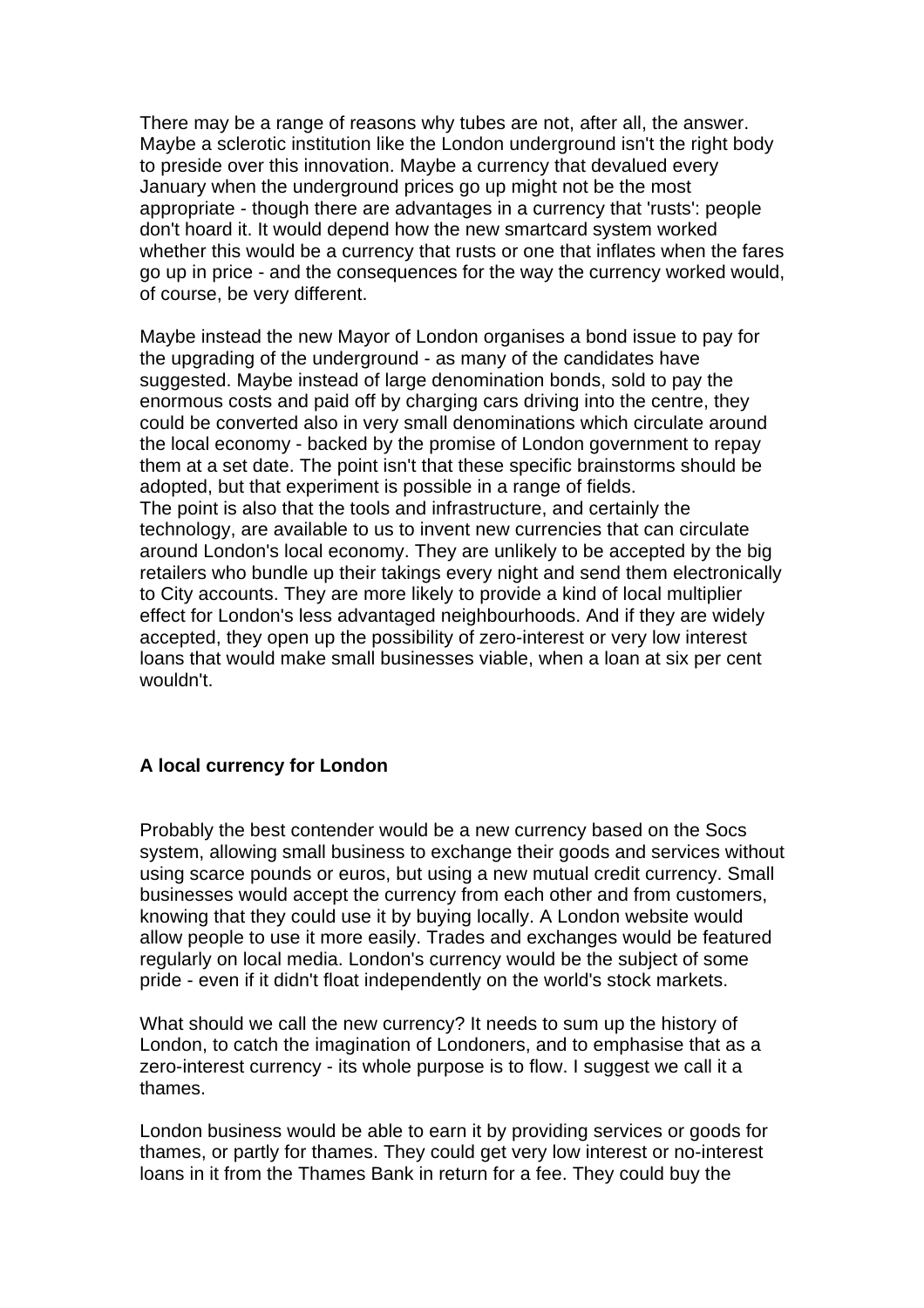services they need in thames, whether or not they have thames in their account, by going into debt to other participants - itself a small interest-free loan. Local authorities can play a key role in its distribution. If they agree to accept it as a proportion of council tax, fines and other charges, it immediately gives the currency a value. That means that they must also spend it - perhaps as part of payments to contractors and maybe even staff, but certainly in grants to local charities and in zero interest loans - for a fee in pounds - to small business.

The new local currency will provide a lifeblood of money and connection bringing together people with time and skills with the work that badly needs doing, and which even in the richest places still seems undone. By staying circulating in London's local economy, without being siphoned off into the international economy, the London currency will provide more work for people and business on the margins.

It would be taxable if it is used as part of business: this is not a means of avoiding tax. As things stand, the Inland Revenue would insist on this tax being paid in pounds. But since some of its circulation will be new, it might be possible to negotiate that some of the tax could be paid in the same local currency. It may be also that, since this is a local currency, its tax should be hypothecated to London - which would give an added reason for Londoners to use it.

That is for the more distant future. For anyone active in the local economy and that's most of us - thames would provide an extra currency which would underpin our economic lives. We would earn it more easily and spend it more readily. It would be exchangable on the internet and it would be the subject of local TV programmes dealing with cashless exchange and barter, which would people's imagination as the US auction sites like eBay have done - and as the French TV barter programmes have done on the continent. Dealing in thames would very quickly become a major feature of life in London.

#### **A time currency for London**

But the thames is not enough. It will circulate around the local economy, providing a more accurate feedback about what is important. The small DIY shops of Lordship Lane will stay open and the new Homebase may go elsewhere. But the social economy could still wither away.

We need another kind of currency, based on the American time dollar idea, that circulates around London - through a network of time banks - and underpins the social economy. The time banks could be based in doctors surgeries, small shopping centres and large housing estates. Each one would measure the effort people of all ages put in, putting volunteers in touch with people who need help, support or advice, and vice versa. Each bank would preside over a network which keeps an eye out for local people and allows the credits to circulate locally. Each one would be able to build local trust and a sense of community, and would send out statements once a month to members.

People could earn time credits doing whatever they love doing - as long as it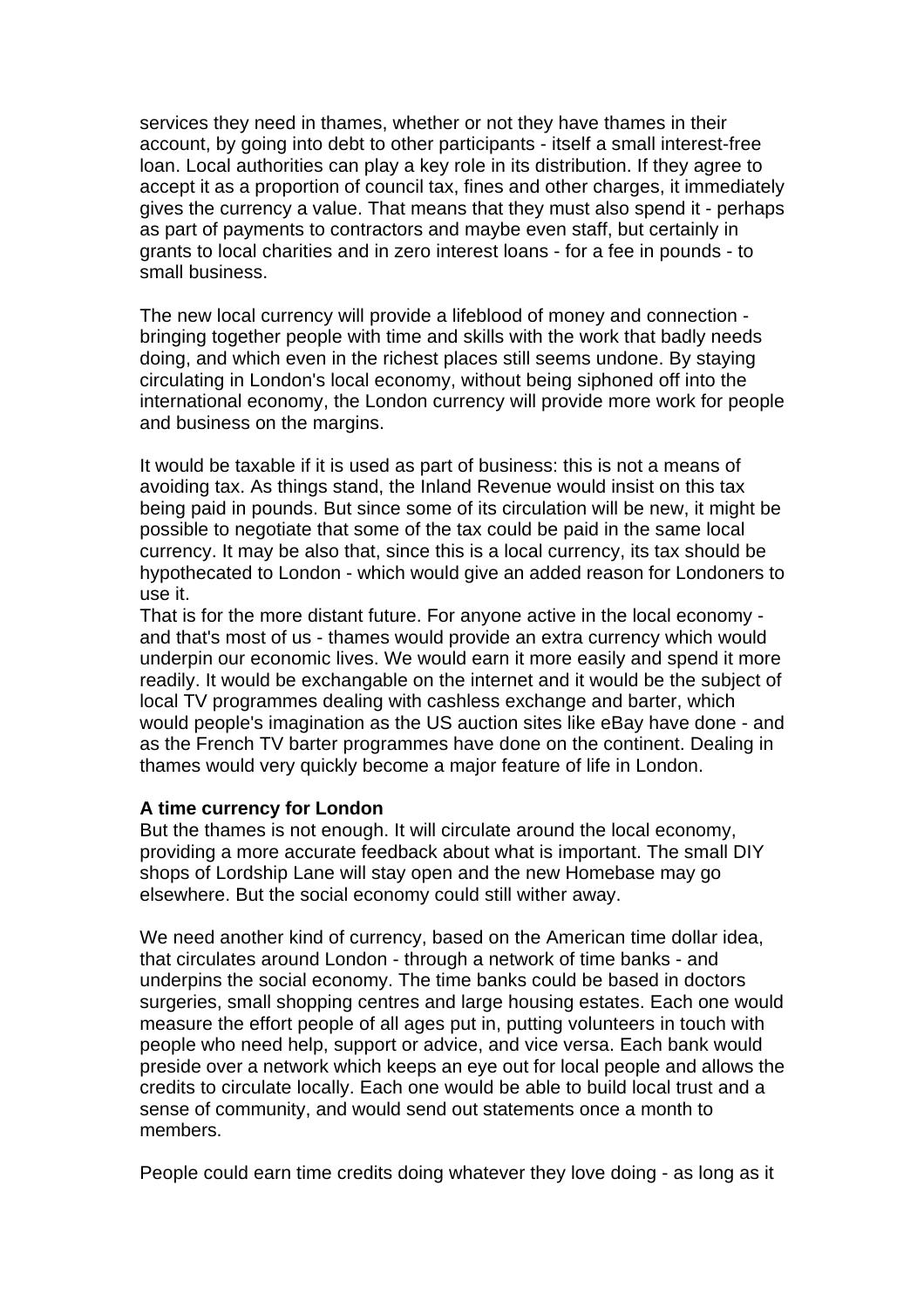is otherwise unpaid and is for the greater good. For children that could be running errands for older people, taking part in security patrols, peer-tutoring in local schools. For older people it could be telephone support or advice, selfhelp training or basic DIY. For others it could be anything from giving lifts to doing tax returns.

They could spend these credits on services for themselves - maybe on the kind of friendly luxuries that money couldn't normally buy. Time credits can't buy you friends, of course, but they are far more likely to link you up with new friends than ordinary money. People can spend them, or donate them back to the system - a kind of giving twice - or give them to older relatives who need them. The time banks could also link together the following systems:

• A programme of self-help training courses along the lines of the idea pioneered in St Louis, paying trainers and participants in time money.

• A source of refurbished computers that can be bought for time credits, recycled in local estates as a way of providing training for young people.

• A transport link - either in neighbours' cars or with a concession from local transport providers - to sell discount travel passes for time money, as they do in Baltimore.

• Tutoring in schools by older pupils, paid in time credits, as they do in Chicago.

The option to pay part of your rent for council housing or local housing associations in time credits, providing some of the social capital that keeps estates running.

• Local council smartcards that could also hold time credits, allowing free or cheap entry into council sports facilities, and space which could be rented out to other applications - like transport or phone credits.

# **Conclusion**

So here's my advice to the mayor:

• Co-ordinate the various interests, from the accounting systems to the media, which could create a London 'barter exchange' using a new local currency called thames.

• Negotiate with London local authorities so that they accept thames in part payment for fines, charges, fees and council tax.

Negotiate with the government to allow tax paid on local currency earnings or sales to be hypothecated to specific projects in disadvantaged areas of London.

• Launch a London Time Bank to support the efforts of the new local time banks emerging around the capital.

Use your authority to persuade local business not to dump furniture, computers or electronic equipment, but instead make sure it is recycled by a network of training workshops and made available in return for time credits.

• Co-ordinate a network of training courses around the capital which can be accessed by people earning time credits.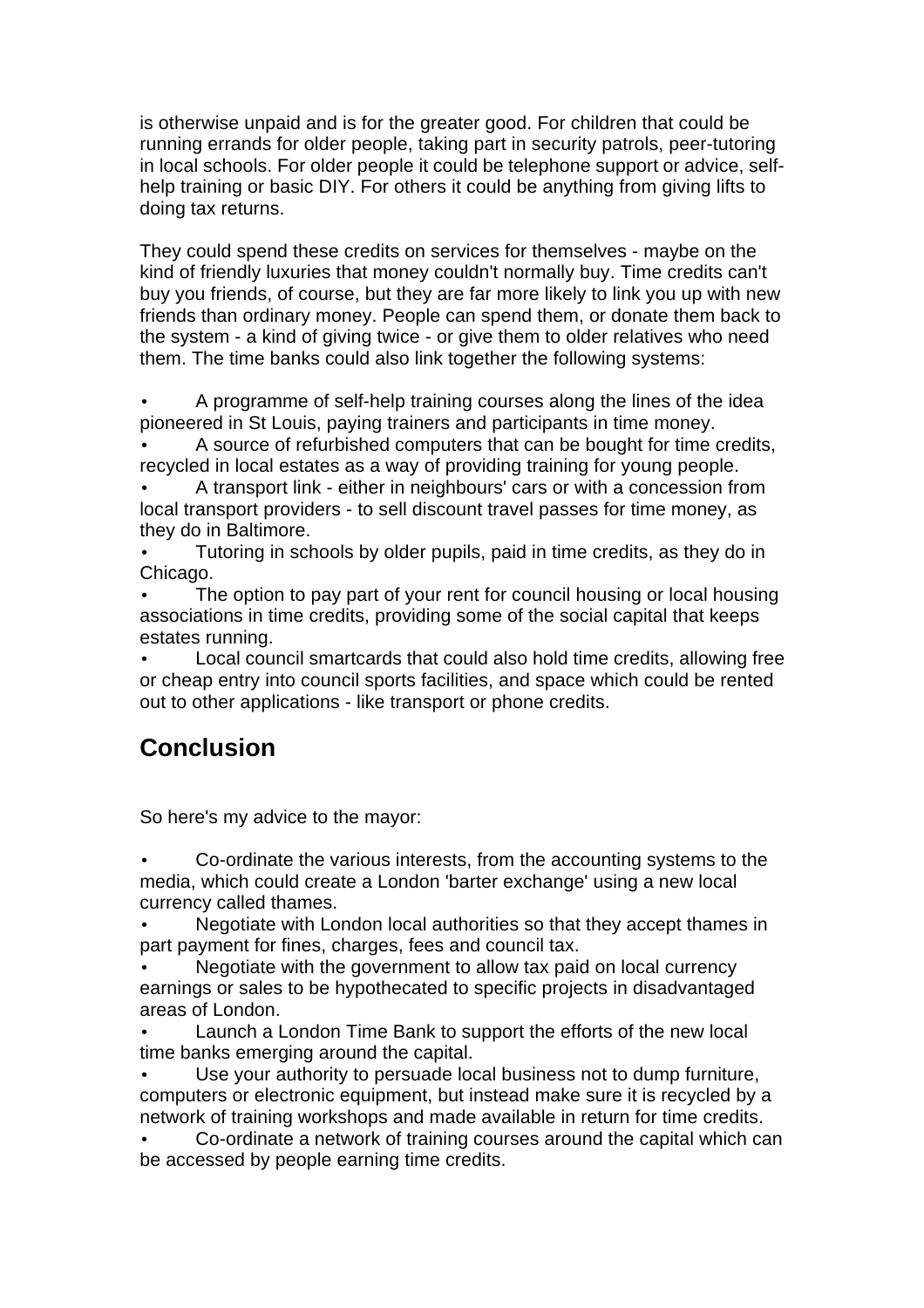New kinds of money will happen anyway - sophisticated loyalty currencies that circulate only among the best corporate customers, virtual currencies on smartcards that shun the socially excluded who can't afford card readers. The multi-currency world is already with us in the burgeoning numbers of loyalty currencies like air miles, barter currencies like the newly-arrived Australian Bartercard, or internet currencies like beanz. What I'm suggested is that we don't let big business have a monopoly of the future of money - but to use these ideas to provide a better life for all Londoners.

London's current unbalanced economy is geared for international finance: providing new currencies to underpin the local economy and the social economy would prevent buying power seeping out of the city, and spread that buying power down the socio-economic ladder. Ordinary Londoners have suffered from the failure of wealth to trickle down from the City of London for far too long. We need a currency that is geared more to local needs and which provides low or no interest finance to small and micro-business.

The new multi-currency world is inevitable. We can use it to invent new kinds of money which don't narrow us - by recognising only the most marketable people and assets - but which recognise the full diversity and possibilities of life. London with one distant currency and a powerful international economy, acting like the cuckoo in the nest, will become a monoculture - where only financial services can survive. To keep the city a living, breathing, diverse place to live for everyone, it needs the thames.

Currencies are information systems. London has enormous resources next to enormous need, and its currency information system is failing to bring the two together. We can see millions of working computers thrown into landfill, and enormous IT needs existing side by side. We have enormous need for companionship, friendship and support - especially among older people alongside tens of thousands of people with time on their hands and a desperate need to feel useful. The market economy may not define meeting these needs as 'work'. It may not define it as 'profitable', and yet it is work in every other sense. Creating new currencies for the social economy can start to meet this need and put to use some of the enormous wasted resources of our capital city.

David Boyle is a NEF associate and the author of Virtual Currencies (Financial Times) and Funny Money: In search of alternative cash (HarperCollins).

1 Croall, Jonathan, Lets Act Locally, Gulbenkian Foundation, London, 1997.

2 Greco, Thomas H., New Money for Healthy Communities, Greco, Tucson, 1985.

3 Williams, Colin C., 'Informal sector responses to unemployment', Work, Employment and Society, Vol 10 No 2, June, 1996.

4 Tibbett, Rachael, 'Local currencies and globalisation', New Political Economy, Vol 2 No 1, 1997.

5 Cole, Margaret, Robert Owen of New Lanark, London 1953.

6 Robertson, James, 'How to make the new economics relevant', New Economics, No 24, Winter, 1992.

7 Jacobs, Jane, Cities and the Wealth of Nations, Random House, New York, 1986.

8 Lietaer, Bernard, The Positive Social Impact of Electronic Money: A challenge for the European Union, report for the European Commission Future Studies Unit, Brussels, 1998.